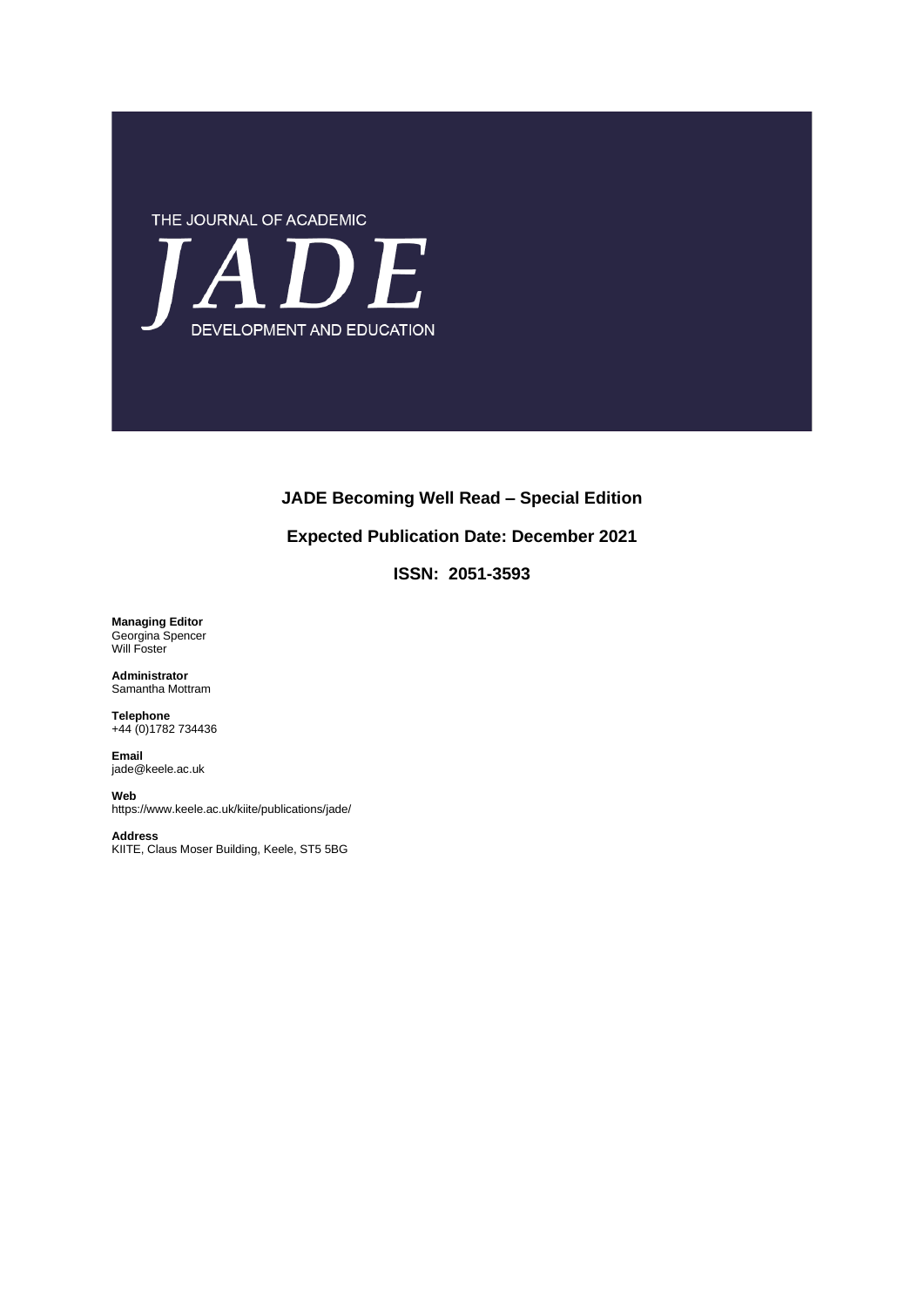# **Author details**

Jane Saville, Academic Development Manager, MSC, SFHEA Library, Careers and Inclusivity University of the West of England (UWE Bristol), Frenchay Campus Coldharbour Lane, Frenchay Bristol. BS16 1QY e-mail: [Jane.Saville@uwe.ac.uk](mailto:Jane.Saville@uwe.ac.uk) Tel: +44 11732 838.

# **Title**

Developing students' academic reading skills: learning developers as lynchpins.

# **Introduction**

This short article reflects on how active and collaborative reading is crucial to support novice readers in their subject disciplines. Learning developers are key to normalising this practice by modelling it for the subject lecturers.

**Key words: collaborative reading pragmatic autonomous discourse** 

As a 'first gen' student in 1978, when 7% of the population attended Higher Education, it was assumed that I would acquire the academic skills to succeed at university by 'the pedagogy of osmosis' (Turner 2011, p.21). Support for Academic Literacy was non-existent and I muddled through, like many others. Years later, learning how to teach those academic skills was revelatory. I once made a video to share how I had adapted a reading technique to manage the reading and writing load during my Master's degree. It was a highly instrumental and pragmatic approach and the video is still valued by students. However, my approach assumed that the student had understood what they had read; could paraphrase the content and could think critically about it: all on their own.

I increasingly doubt that my approach in that video is enough: how does it foster the 'can do' confidence towards tackling the reading of, for example, a journal article; to interpret the discourse; to support a novice in a discipline to compare and contrast what they have read? According to Thesesn and van Pletzen: "All students, whether they are …non-traditional or 'traditional' students, are novices when dealing with academic discourse in the disciplines" (2006 cited in Wingate and Tribble 2012, p.482). Some recent studies of reading practice paint a gloomy picture of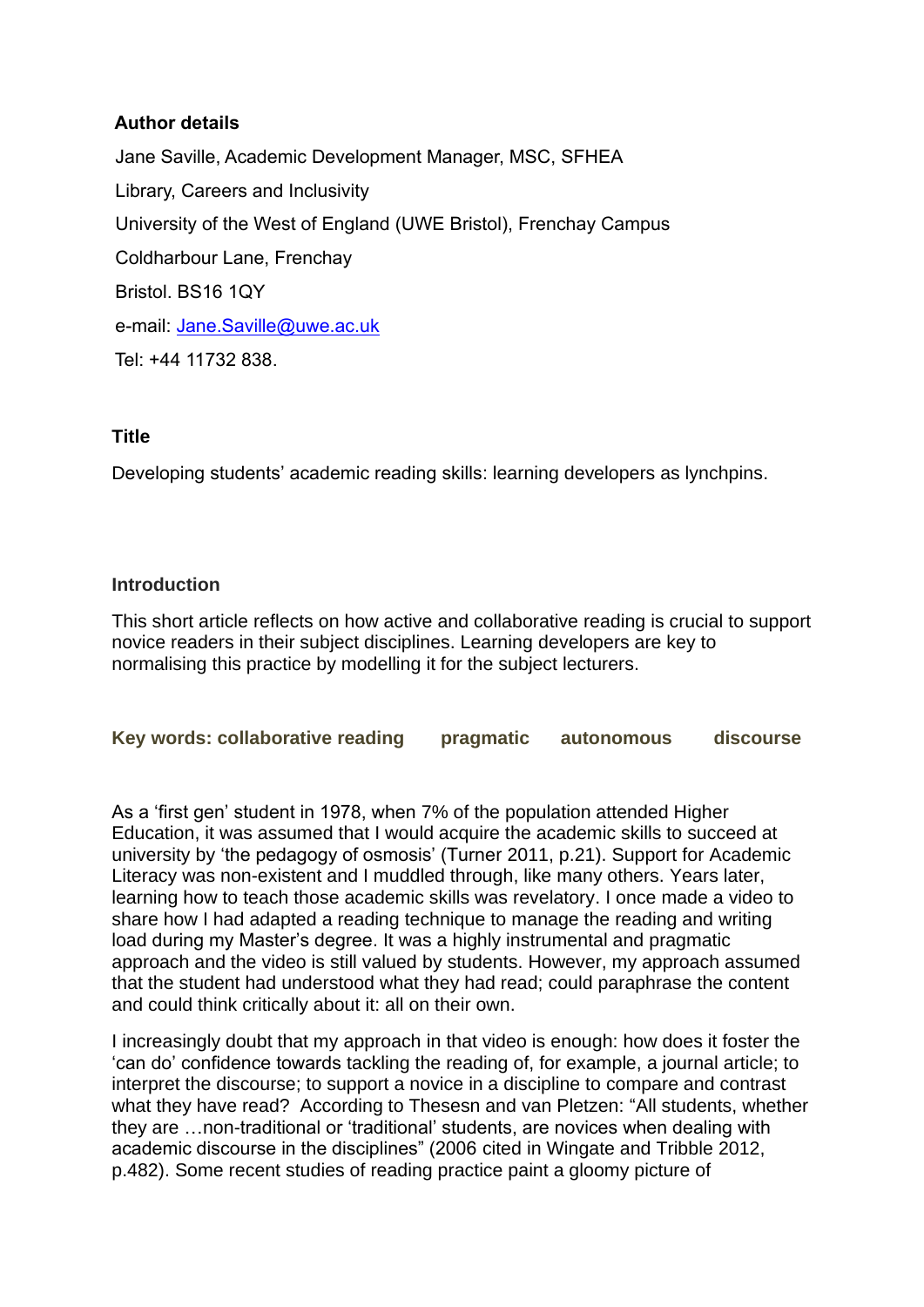disengaged students who avoid reading complex texts (Baker at al. 2019; St. Clair-Thompson, Graham and Marsham 2018).

The Becoming Well Read symposium in March of this year was a welcome opportunity to celebrate academic reading as a source of discovery; a means to develop multiple perspectives collaboratively, generating empathy with fellow learners; and to offer the chance to consider how we, as learning developers, might proactively champion reading as an activity.

The theme which spoke directly to my concerns about students who are attempting as a novice to engage alone with their discipline, was the theme of active and collaborative reading. Aimee Merrydew's presentation on the collaborative annotation of texts using Talis Elevate addressed this directly. Reading alone is potentially very isolating, so any tool which promotes *discussion* of text should really help to demystify academic conventions, language and concepts for students. Whilst the facilitator has to prepare and scaffold activities and do demonstrations initially, the aim is that the students become self-sufficient, supporting each other with key readings. This fits with my philosophy of teaching and learning Academic Literacy: it is based on empowering both students and colleagues to achieve autonomy by building their confidence and self-development. Fazey and Fazey (2001) claim that all students have the potential to become autonomous learners and that HE professionals need to facilitate the development of their metacognitive skills explicitly, not implicitly (cited in McKay and Devlin 2014). UWE has been piloting Talis Elevate in some modules so I now await the review and hope that the tool will be purchased soon.

Such online, collaborative tools are also inclusive: they require a low bandwidth; allow student anonymity and the asynchronous activities can reach a wider demographic, such as mature learners who can access the activity when convenient but still see the comments of their peers; have the time to reflect and then contribute if they wish to. One delegate said that collaborative online tools 'make reading visible'. This resounded with me as the mother of a dyslexic teenager who prefers to learn by video rather than read text and to vocalise his learning rather than write. Students engage with learning in multiple ways and, as reading often poses a challenge to students with Specific Learning Difficulties, any tool or technique which can lift words off the page is enabling.

Aimee's presentation also prompted me to reflect on the discourse analysis which I regularly employed as a technique when working with joint honours students who were advanced learners of English. I scaffolded their learning by a careful selection of texts to analyse. By modelling how text works, I was able to empower them to analyse a range of genres (Nesi and Gardner 2012) and build their personal vocabularies. Week by week, their confidence grew. I concur with Mottha-Roth's assertion that 'Students need to become discourse analysts' (2009, p.344). However, I now rarely have the opportunity to use this practice because I no longer have access to the same group of students for several weeks or months. By offering embedded and generic workshops, but no courses, learning developers rarely see the same students twice and cannot easily replicate collaborative reading in a 1-1 context.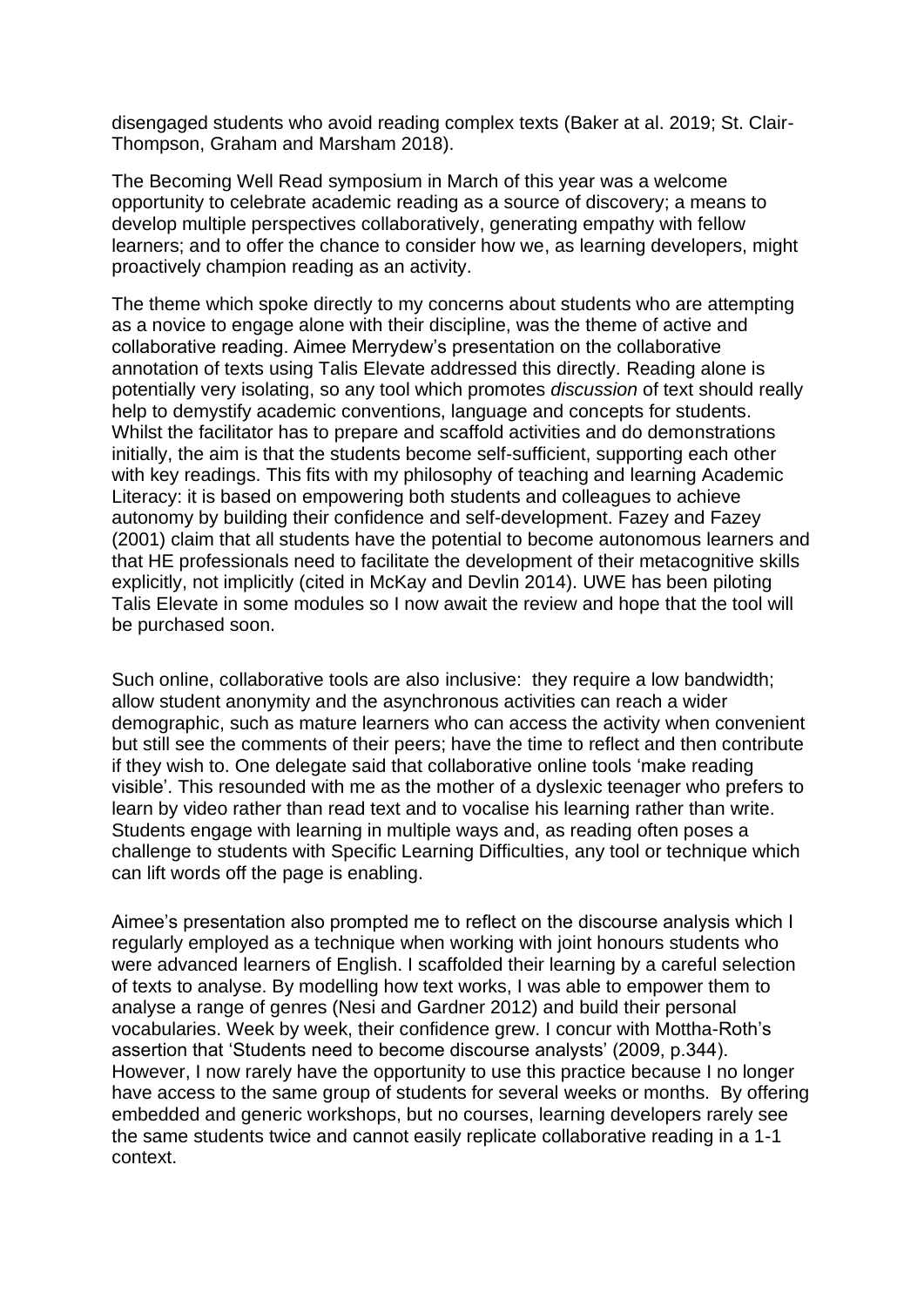Academic reading is challenging to both do well as a student and to facilitate its improvement as a learning developer, yet it is seen as crucial, being the foundation for much thinking and writing in HE (Maguire, Reynolds and Delahunt 2020). Given this, why does it receive less priority in learning development practice? One symposium delegate plausibly suggested that reading is seen as less important because it produces no measurable output that can be directly assessed. Back to my pragmatism.

The way forward should be in collaboration with subject lecturers to embed more than one workshop into a module in order to model, to both students and subject lecturers, the value of collaborative reading techniques. It should also be emphasized how it links to assessment. The hope is that the lecturer then takes this on as a regular activity within their module. Indeed, this may already be happening in some cases- without the intervention of the learning developer- since some students have recently told me that flipped learning online has necessitated some lecturers to teach academic reading skills more explicitly, using a discourse analysis approach. Wingate claims that lecturer-led academic literacy provision is the most advanced form of embedding and is to be encouraged (2016).

I believe that we are still some way off this becoming the norm and that learning developers should view themselves as the lynchpin; mediating between lecturers and students, occupying Meyer and Land's liminal spaces (2003) where students move between old and new understandings and where learning takes place. We have the agency to advocate for students, to feed backwards and forwards between lecturers and students; collaborating with both to improve academic reading skills. We are the 'Para-academics' to whom Macfarlane refers (2011) and Wingate's 'literacy experts' (2015, p.153).

The excellent presentations given at the symposium have generated several conversations about academic reading between faculty staff and learning developers at UWE and have set my colleagues and I on a journey to improve academic reading practice. We have recently consulted a student panel on their reading skills which, perhaps unsurprisingly, revealed a preference for small group facilitation within their subject disciplines. Now our challenge is to resource this within the faculties.

# **Reference list**

Baker, S., Bangeni, B., Burke, R., and Hunma, A. 'The invisibility of academic reading as social practice and its implications for equity in higher education: a scoping study', *Higher Education Research & Development, 38*(1) [online]. Available at: [https://www.tandfonline.com/doi/full/10.1080/07294360.2018.](https://www.tandfonline.com/doi/full/10.1080/07294360.2018) (Accessed: 17 May 2019).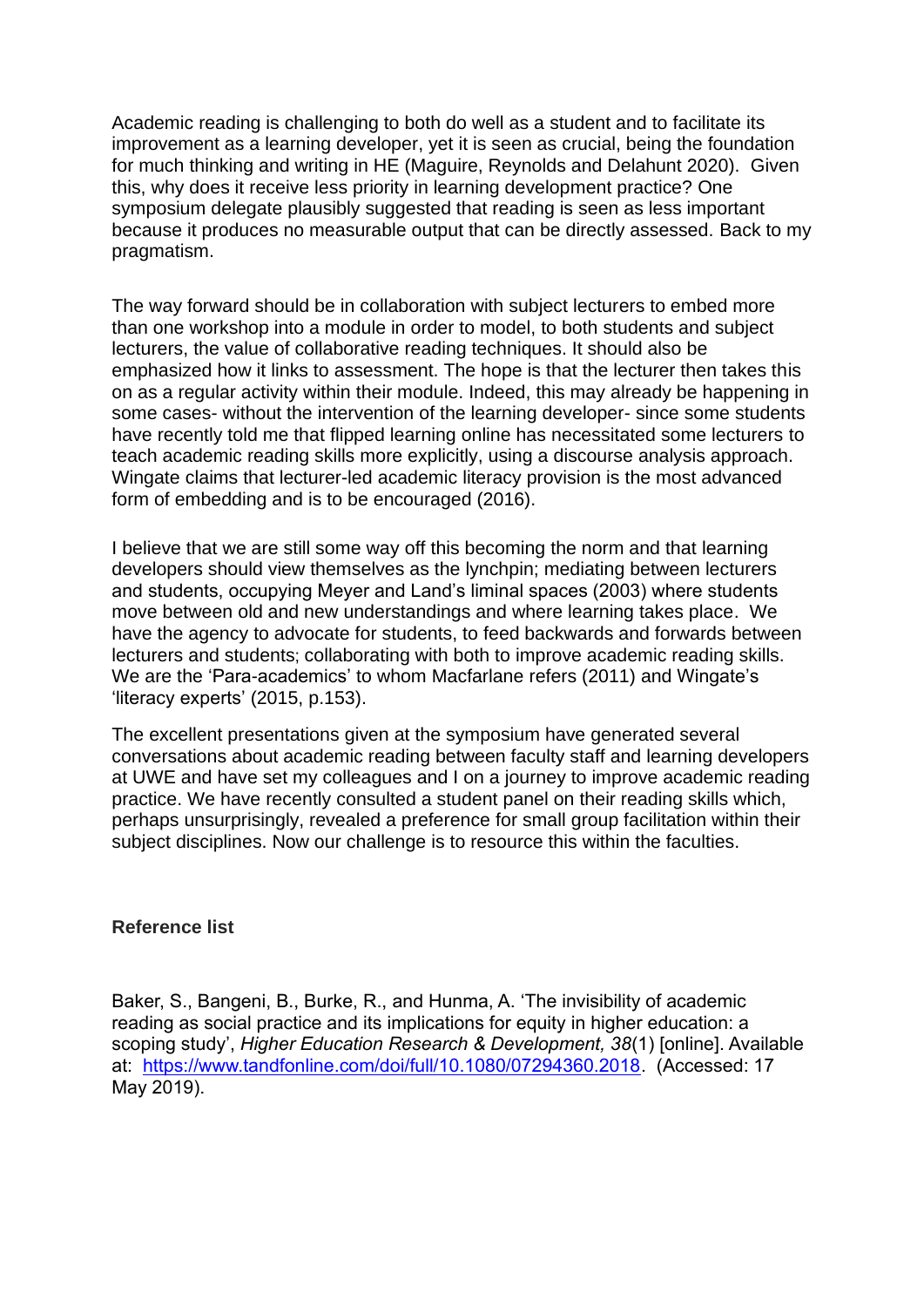Macfarlane, B. 'The Morphing of Academic Practice: Unbundling and the Rise of the Para-academic'. *Higher Education Quarterly*, 65 (1) [online]. Available at: [https://onlinelibrary.wiley.com/doi/abs/10.1111/j.1468-2273.2010.00467.x.](https://onlinelibrary.wiley.com/doi/abs/10.1111/j.1468-2273.2010.00467.x) (Accessed 11 February 2019).

Maguire, M., Reynolds, AE and Delahunt, B. 'Reading to Be: The role of academic reading in emergent academic and professional student identities'. *Journal of University Teaching & Learning Practice*, 17(2) [online]. Available at: [https://ro.uow.edu.au/jutlp/vol17/iss2/5.](https://ro.uow.edu.au/jutlp/vol17/iss2/5) (Accessed 17 July 2021)

McKay, J., and Devlin, M. ' "Uni has a different language … to the real world": demystifying academic culture and discourse for students from low socioeconomic backgrounds'. *Higher Education Research and Development*. 33 (5) [online]. Available at: [https://www.tandfonline.com/doi/full/10.1080/07294360.2014.890570.](https://www.tandfonline.com/doi/full/10.1080/07294360.2014.890570) (Accessed February 09 2019).

Meyer, JHF & Land, R. (2003) 'Threshold concepts and troublesome knowledge: Linkages to ways of thinking and practising within the disciplines' (Occasional Report 4), ETL Project, Universities of Edinburgh, Coventry and Durham [online]. Available at: [https://www.etl.tla.ed.ac.uk/docs/ETLreport4.pdf.](https://www.etl.tla.ed.ac.uk/docs/ETLreport4.pdf) (Accessed: 23 April 2021).

 Mottha-Roth, D. (2009) 'The role of context in academic text production and writing pedagogy' in Bazerman, C., Bonini, C., and Figueiredo, D., (eds.) *Genre in a changing world* [online]. Fort Collins, CO: The WAC Clearinghouse. Available at: [https://wac.colostate.edu/docs/books/genre/chapter16.pdf.](https://wac.colostate.edu/docs/books/genre/chapter16.pdf) (Accessed: March 18 2019).

Nesi, H. and Gardner, S. (2012) 'Genres across the Disciplines. Student Writing in Higher Education'. Cambridge, Cambridge University Press.

St Clair-Thompson, H., Graham, A., & Marsham, S. 'Exploring the Reading Practices of Undergraduate Students'. E*ducation Inquiry, 9* (3), [online]. Available at: [https://doi.org/10.1080/20004508.2017.1380487.](https://doi.org/10.1080/20004508.2017.1380487) (Accessed: 14 July 2021).

Turner, J. (2011*)* 'Language in the academy: Cultural reflexivity and intercultural dynamics'. Bristol: Multilingual Matters.

Wingate, U. Embedding academic literacy instruction in the curriculum: the role of EAP specialists. BALEAP PIM 19th March 2016. Available at: [https://www.baleap.org/event/insessional-eap.](https://www.baleap.org/event/insessional-eap) (Accessed: 19 June 2018).